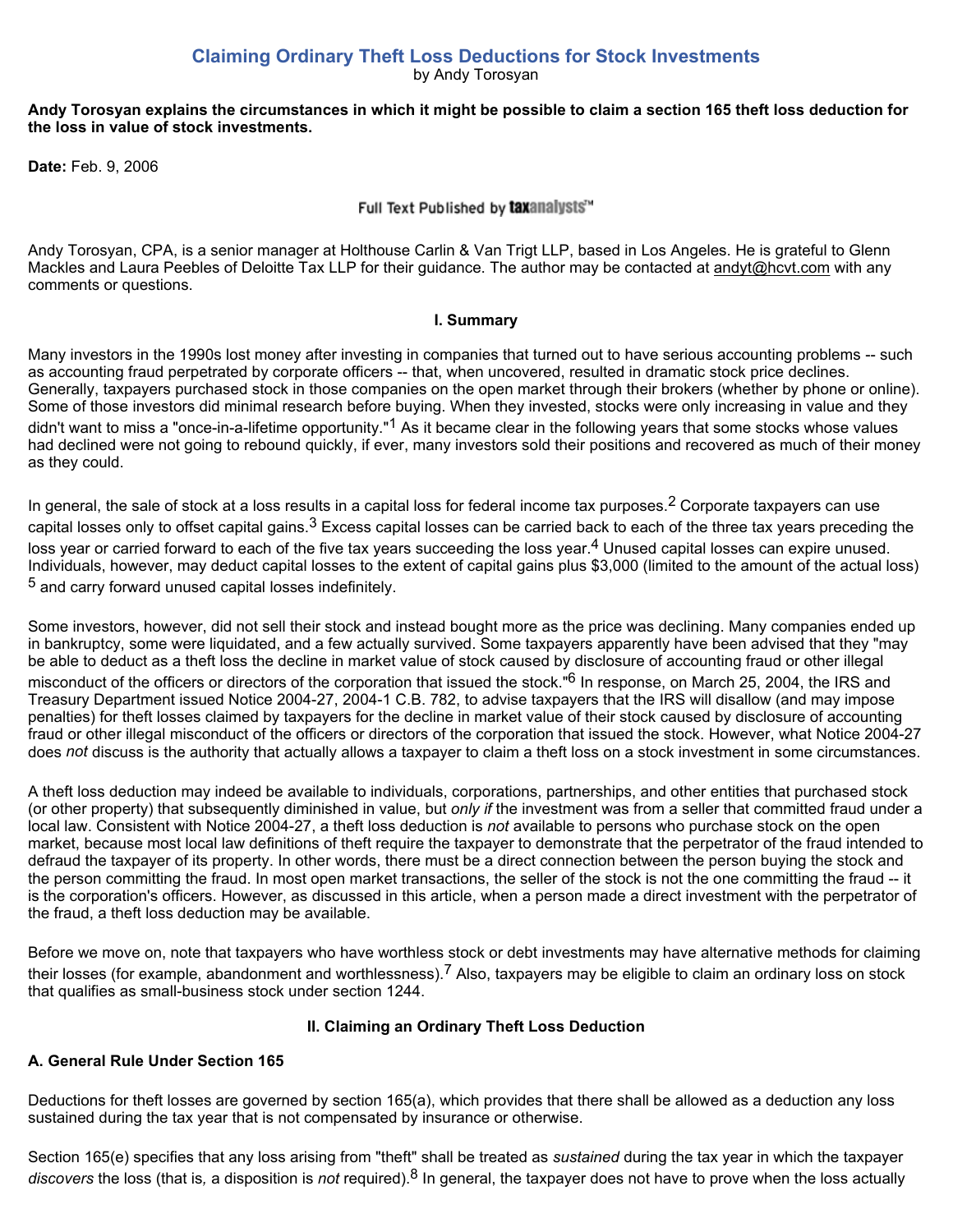occurred. Indeed, reg. section 1.165-8(a)(2) provides that a theft loss is not deductible in the year in which the theft occurs unless that is also the year the taxpayer discovers the loss.

To be deductible under section 165, a loss must be both a bona fide loss and must be sustained by the taxpayer as a result of a theft.9

In dealing with claimed theft losses, courts "do not consider whether an asset would have produced capital or ordinary gain or loss. Instead, the focus is upon the fact that a taxpayer parted with consideration because of trickery and deceit (theft)."<sup>10</sup> Moreover, reg. section 1.1223-1(e)(3) provides that a theft loss is not a section 1231 loss but an ordinary loss.

Taking advantage of that ordinary loss is quite complicated -- a common theme in our current tax system. The remainder of the article discusses the many hurdles taxpayers have to overcome to claim a theft loss deduction for a stock investment. Two critical requirements that must be satisfied to claim a theft loss are: (1) the amount of the loss claimed must exceed the amount of any claim for reimbursement for which there is a reasonable prospect of recovery<sup>11</sup> and (2) the amount of the loss claimed cannot be attributable to a fluctuation in the value of the stock due to market conditions -- it must be attributable to theft (or fraud).<sup>12</sup>

## **B. Definition of a Theft**

The threshold question that must be answered in claiming a theft loss is whether the definition of a theft is satisfied. Reg. section 1.165-8(d) provides that theft is "deemed to include, but shall not necessarily be limited to, larceny, embezzlement, and robbery." The seminal case is *Edwards v. Bromberg*, 13 which defines a theft broadly to encompass any criminal appropriation of another's property:

The word "theft" is not like "larceny", a technical word of art with a narrowly defined meaning but is, on the contrary, a word of general and broad connotation, intended to cover and covering any criminal appropriation of another's property to the use of the taker, particularly including theft by swindling, false pretenses, and any other form of guile. [Footnote omitted.] [I]t has been long and well established that whether a loss from theft occurs within the purview of [the predecessor of section 165] depends upon the *law of the jurisdiction where it was sustained* and that the exact nature of the crime, whether larceny or embezzlement, of obtaining money under false pretenses, swindling or other wrongful deprivations of the property of another, is of little importance so long as it amounts to theft. [Emphasis added.]

That definition of theft is widely accepted by both the IRS and the courts.<sup>14</sup> Notably, it supports a broad definition of theft based on the law of the jurisdiction where it was sustained, which in most cases determines the jurisdiction under which the taxpayer can make a claim against the perpetrator.<sup>15</sup> Because the definition is based on local law, a local attorney should be consulted regarding the availability of a theft loss. However, note that a claim against the perpetrator is not necessary in claiming a theft loss.

### **1. Perpetrator's intent to defraud the taxpayer of its property.**

**a. Purchase on open market -- no theft**. Based on case law analyzing local statutes that define theft, a common requirement is for the taxpayer to demonstrate that the perpetrator had intent to defraud the taxpayer of its property. That is generally why it is not possible to claim a theft loss for the purchase of stock on the open market.

In *Bellis v. Commissioner*,<sup>16</sup> the Tax Court held that it is not enough that there be a crime under state law. There must be criminal intent to defraud the taxpayer to qualify as a theft for purposes of California law. Accordingly, the theft loss deduction under section 165 was not allowed because the taxpayer could not provide evidence demonstrating that the perpetrator had intent to defraud the taxpayer. The Ninth Circuit Court of Appeals agreed with the Tax Court, holding:

[a]lthough felonious intent is not an essential ingredient in every crime it is a necessary element of theft as defined in Section 484 of the California Penal Code. Therefore, while the sale of securities may have been a crime under California Corporations Code § 26104, it does not amount to *theft under California law* absent a showing of criminal intent to deprive appellants permanently of their property. The Tax Court correctly concluded that "without evidence of guilty knowledge or intent on Jansen's part petitioners . . . do not reach the threshold point of our broad definition of theft." [Emphasis added.]

For example, in *Paine*, the taxpayer purchased publicly traded stock. The corporation's officers and employees were later convicted of securities fraud and trading in the corporation's stock was suspended for several years. The company was then reorganized and the taxpayer was given stock in the reorganized corporation. The Tax Court held that the taxpayer failed to provide evidence demonstrating that he relied on misrepresentations when purchasing the stock of a publicly traded corporation.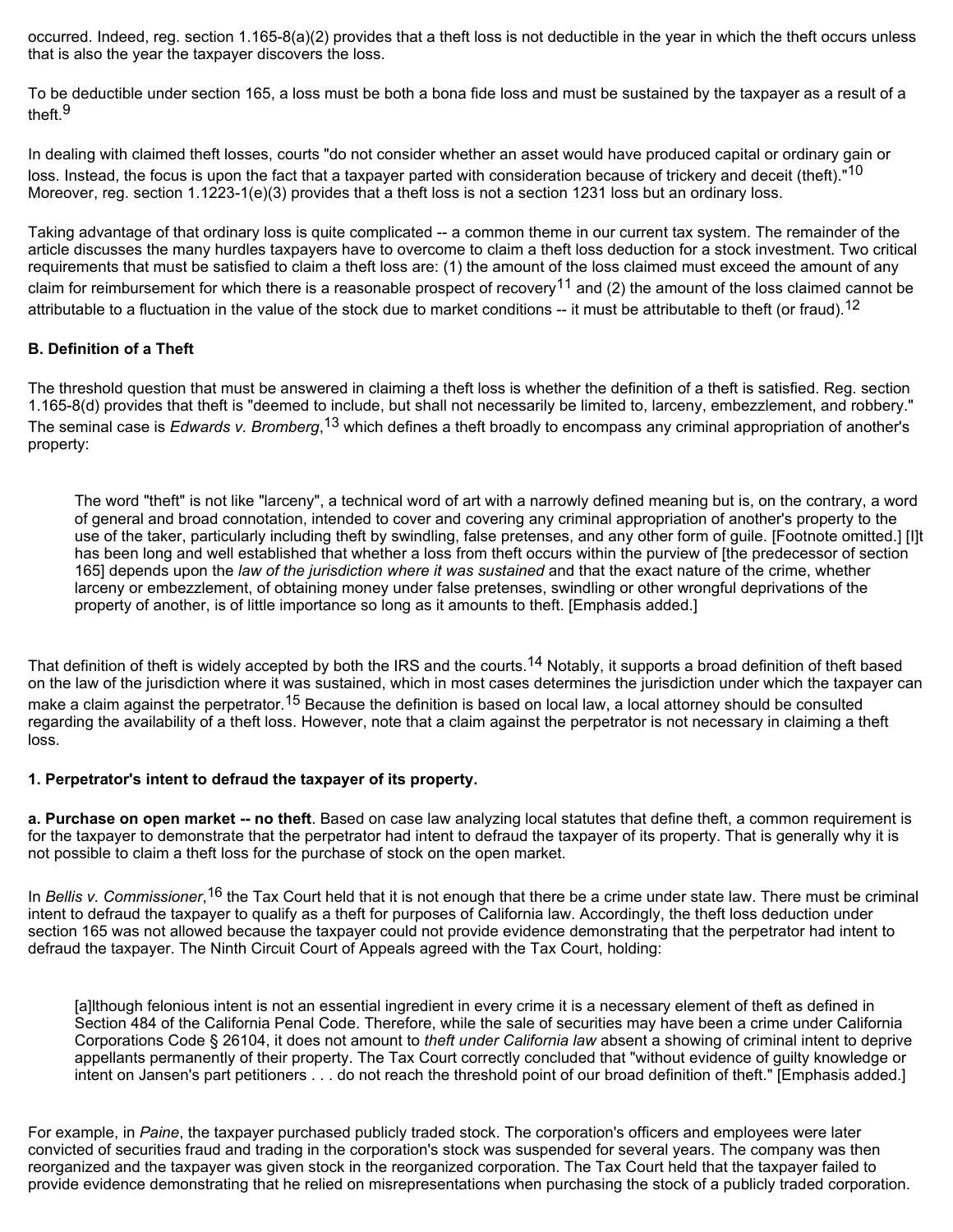Also, the Tax Court held that under the Texas Penal Code, a common element to theft requires the taxpayer to demonstrate that misrepresentations were made by the corporate officers with the intent of "obtaining, acquiring, or securing any property or valuable right from petitioner and with the specific intent of criminally appropriating petitioner's property or right, or destroying petitioner's right of enjoyment." The taxpayer was not able to present evidence that the owners of the stock purchased by the taxpayer participated or were even aware of the misrepresentations of the officers at the time of purchase. The taxpayer was also unable to present evidence that the misrepresentations by the officers were intended to defraud the taxpayer. Accordingly, the taxpayer was denied a theft loss under section 165.17

**b. Direct purchase from perpetrator -- theft.** So when is it possible to claim a theft loss on the purchase of stock? I now turn to a discussion of authorities that support the ability of a taxpayer to claim a theft loss for an investment in stock or securities.

In *First Chicago Corp.*, the taxpayer who purchased 44.5 percent of Denasa, a Brazilian investment bank, for \$14.6 million was able to claim a theft loss based on the Brazilian law definition of a theft. The taxpayer demonstrated that Mr. Padilha, the president of Denasa, was aware that the financial statements provided to the taxpayer when negotiating the purchase (as well as subsequent financial statements) did not present the true financial status of Denasa. Further, Padilha was aware of information regarding proceedings by the Central Bank of Brazil regarding pending violations and did not disclose that to the taxpayer at the time of the agreement. The court found that Padilha withheld information from the taxpayer to gain an illicit advantage for himself and others to the prejudice of the taxpayer. In the court's opinion, that satisfied the Brazilian law definition of a theft. Accordingly, the taxpayer was entitled to a theft loss for its \$14.6 million investment in Denasa in the year of discovery.

Furthermore, in Rev. Rul. 71-381, 1971-2 C.B. 126, the taxpayer's decision to loan money to a New Jersey corporation was based on a review of the financial reports issued by the corporation. A court later convicted the president of the corporation of violating New Jersey securities law by issuing false and misleading financial documents. The president of the corporation knowingly, with intent to defraud, obtained money by means of false representations and was found guilty under New Jersey statutes of a misdemeanor. Accordingly, the ruling concludes that the taxpayer was entitled to a theft loss deduction under section 165(c)(3).

In Vietzke v. Commissioner,<sup>18</sup> the taxpayer had purchased stock in a new corporation that was supposed to be licensed to sell insurance. The record provided evidence that the perpetrators parted the taxpayer from his money "by deceit and trick amounting to a criminal appropriation with felonious intent and that by so doing a theft occurred both within the meaning of Indiana law and section 165(e)." Accordingly, the taxpayer was allowed a theft loss.<sup>19</sup>

In *DeFusco*, the taxpayer was a stockholder and an employee in a corporation. He purchased stock in the corporation both on the open market and through the employee stock option plan. At the time of investment, the taxpayer relied on fraudulent financial information presented by the company and sales pitches made by corporate officers that included gross misstatements. It was later discovered that there had been fraud and misconduct designed to inflate the stock price to defraud investors. The corporation had recorded income and assets that did not exist and understated liabilities. The Tax Court disallowed the taxpayer's claim for a theft loss on the stock purchased on the open market because the seller had not been involved in the fraud. However, the Tax Court held (and the IRS then agreed -- see discussion of Rev. Rul. 77-18 below) that the taxpayer had suffered a theft regarding the stock acquired through the employee stock option plan. The corporation, through its officers, intended to deprive the taxpayer of property and obtained property from the taxpayer by making false representations regarding the value of the stock. Nevertheless, the theft loss deduction was disallowed because the taxpayer had a reasonable prospect of recovery through the bankruptcy reorganization and the taxpayer could have brought suit against the officers directly.<sup>20</sup> In other words, if the taxpayer did not have a reasonable prospect of recovery, a theft loss would be available. As will be discussed later, it is possible to deduct a theft loss to the extent the loss exceeds the expected claim for recovery.

In Rev. Rul. 77-18, 1977-1 C.B. 46, an individual had purchased stock in corporation G during 1967. In 1973 G's board of directors approved a merger with corporation X. Under the merger agreement, X provided detailed information about its financial condition that was included in proxy statements sent to G shareholders for their vote. The agreement contained a specific warranty stating that the financial information did not contain any untrue statements of material fact and did not omit any material facts. Based on that information, the shareholders approved the transaction in 1973. In 1975, after release of information about irregular activities, open market trading of X stock was suspended. Later that year, X filed a petition for bankruptcy protection. The trustee concluded that X should be reorganized and should continue doing business as a new entity. The reorganization plan provided that shareholders of X would receive one share of G stock for each share of X stock.

The bankruptcy trustee reported that there was securities fraud, rather than theft or embezzlement of X's assets. The primary goal of the fraud participants was to inflate the market price of X's stock. That goal was achieved by reporting nonexistent income and assets on the corporation's books and failing to record liabilities. The trustee estimated that the fictitious income was greater than the net earnings for 1972 (the year financial activity was reported to G's shareholders).

Under the laws of state N, the state of the taxpayer's residence, a person who, by false pretenses, obtains from another person any chattel, money, or valuable security, with intent to defraud any person of the same, is guilty of a theft. The IRS found that in that case (1) false representations about the financial condition of X were made to G's stockholders with the *intent* to induce them to vote for the merger, (2) the responsible X officials knew of the falsity of the financial statements they issued, and (3) the stockholders of G relied on the false financial statements at the time they decided to exchange their stock for X stock, which was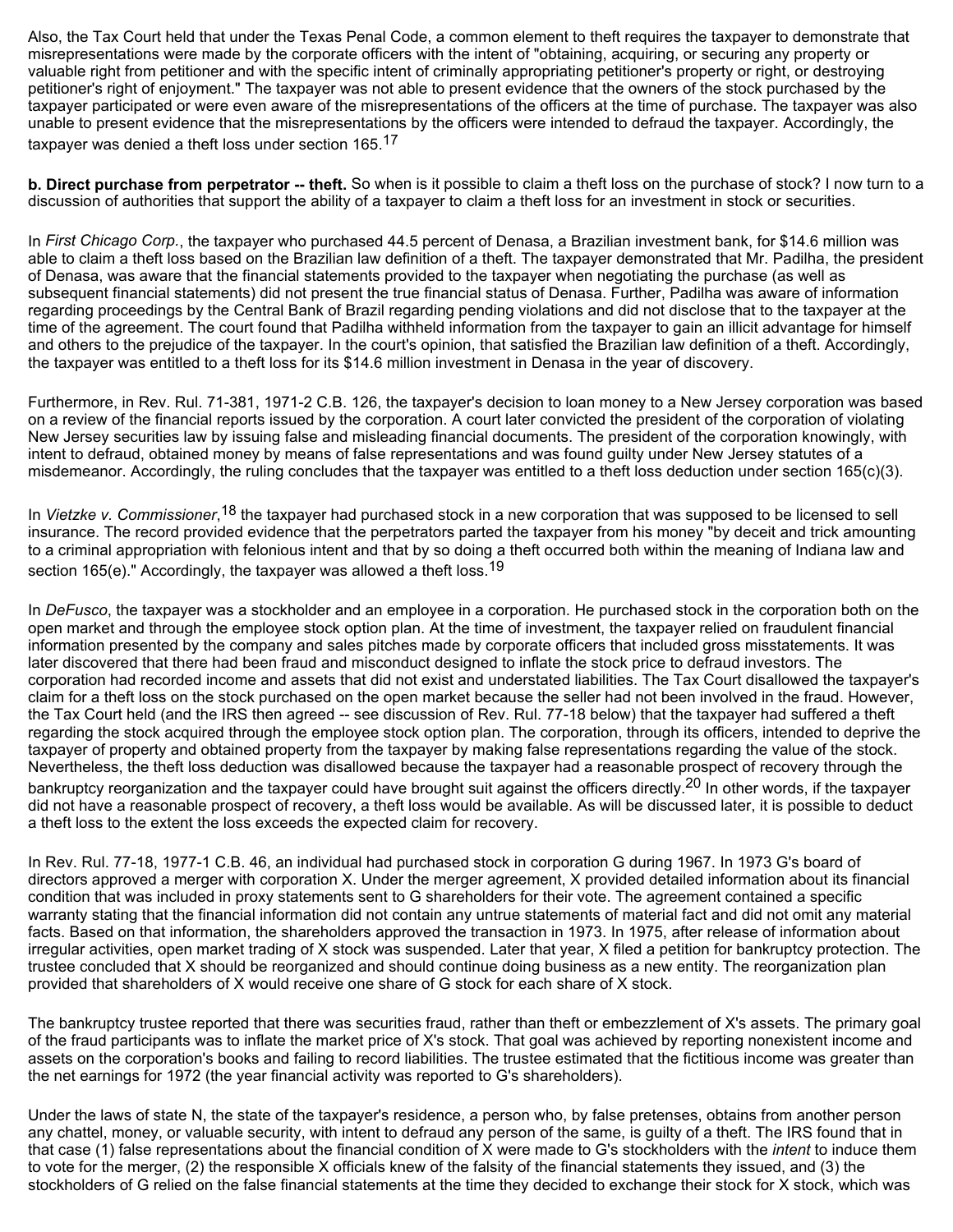worth substantially less than was represented. Consequently, the IRS concluded that "[t]he exchange was a theft by false pretenses under the laws of State N and therefore, meets the definition of theft for Federal income tax purposes."

Nevertheless, the IRS ultimately concluded that "the taxpayer is not entitled to a theft loss deduction pursuant to section 165 of the Code since there exists a *reasonable prospect of recovery*." [Emphasis added.] In the ruling, the taxpayer had a claim for rescission and a claim in the bankruptcy reorganization. Note that reg. section 1.165-1(d)(2)(i) provides that:

[i]f a casualty or other event occurs which may result in a loss and, in the year of such casualty or event, there exists a claim for reimbursement with respect to which there is a reasonable prospect of recovery, *no portion of the loss with respect to which reimbursement may be received is sustained*, for purposes of section 165, until it can be ascertained with reasonable certainty whether or not such reimbursement will be received. [Emphasis added.]

Accordingly, as discussed below, a theft loss can be split between the portion of the loss for which there is a claim and the portion of the loss for which there is no claim for recovery.

In CCA 200451030, the IRS concluded that "a theft loss deduction will be barred *to the extent* that a reasonable prospect of reimbursement exists. If a theft loss *exceeds* the claim for recovery, the excess would be deductible in the year the theft is discovered."<sup>21</sup> [Emphasis added.] A valuation may be helpful in that regard.

Based on the authorities discussed above, it appears to be difficult, but not impossible, for taxpayers to claim a theft loss. Establishing that a theft has occurred under local law is the first hurdle taxpayers must deal with to claim a theft loss. The following requirements also must be satisfied: The amount of the loss claimed exceeds the amount of any reasonable prospect of recovery, and the amount of the loss claimed must be due to theft and not general market fluctuations.

## **2. Reasonable prospect of recovery.**

As discussed above, some valid theft losses have been denied because the taxpayer had a reasonable prospect of recovery, notwithstanding that a theft may have occurred. Reg. sections 1.165- 8(a)(2) and 1.165-1(d)(3) provide that no portion of a theft loss for which reimbursement may be received is sustained until it can be ascertained with reasonable certainty whether or not the reimbursement will be received.<sup>22</sup> That is generally determined based on the relevant facts and circumstances of each case.<sup>23</sup>

In *Geo. M. Still, Inc. v. Commissioner*,<sup>24</sup> the taxpayer could not claim a theft loss in the year of discovery because the perpetrators had promised to repay the misappropriated funds, retained their offices, and their promise was accepted as assurance by the taxpayer.<sup>25</sup> Incidentally, the funds were repaid in the following year.

Also, in Lapin v. Commissioner,<sup>26</sup> the court dismissed the taxpayer's claim for a theft loss because the taxpayer failed to prove that there was no reasonable prospect of recovery. The court also clarified that a loss is sustained under section 165 if it is evidenced by a closed and completed transaction. Generally, a transaction is not closed in the year of the loss *to the extent that* the taxpayer has a claim for reimbursement that provides for a reasonable prospect of recovery.<sup>27</sup>

In *First Chicago Corp.*, however, the subsidiary that the taxpayer purchased did not cease operations and continued to have residual value in some assets; but, the value was far less than the amount by which liabilities exceeded assets.<sup>28</sup> Accordingly, the court held that the taxpayer was entitled to claim a loss in the year of discovery. Furthermore, in *Gottlieb Realty Co. v. Commissioner*, 29 the court held that "[t]he mere possibility or the bare hope of a future development permitting recovery does not bar the deduction of a loss clearly sustained."30

In *Rainbow Inn, Inc. v. Commissioner*,<sup>31</sup> an employee forged signatures of two officers of the company and embezzled funds. The loss was discovered in 1962 and the corporation claimed a theft loss deduction in that year for the embezzled funds. The corporation also filed a lawsuit against the bank that cashed the forged checks and was awarded judgment. However, in 1964 the suit against the bank was reversed. The Tax Court ruled that the taxpayer could not claim the theft loss until 1964 because the suit against the bank represented a "reasonable prospect of recovery." The Third Circuit reversed, citing *Parmelee Transportation Co. v. United States*. 32 The court in *Parmelee* wrote: "we offer no litmus paper test of 'reasonable prospect of recovery,' we note that the inquiry should be directed to the probability of recovery as opposed to the mere possibility. Analyzing the rule in percentage terms, we would consider a 40 to 50 percent or better chance of recovery as being 'reasonable.' A lawsuit might well be justified by a 10 percent chance." Accordingly, the Third Circuit allowed a theft loss deduction to the taxpayer in 1962 (the year of discovery) because there was only a "remote possibility rather than reasonable prospect of recovery. . . . No reasonable taxpayer could have anticipated that [state court] decision."33

Thus, to claim a theft loss deduction it is imperative to determine whether there is a reasonable prospect of recovery in the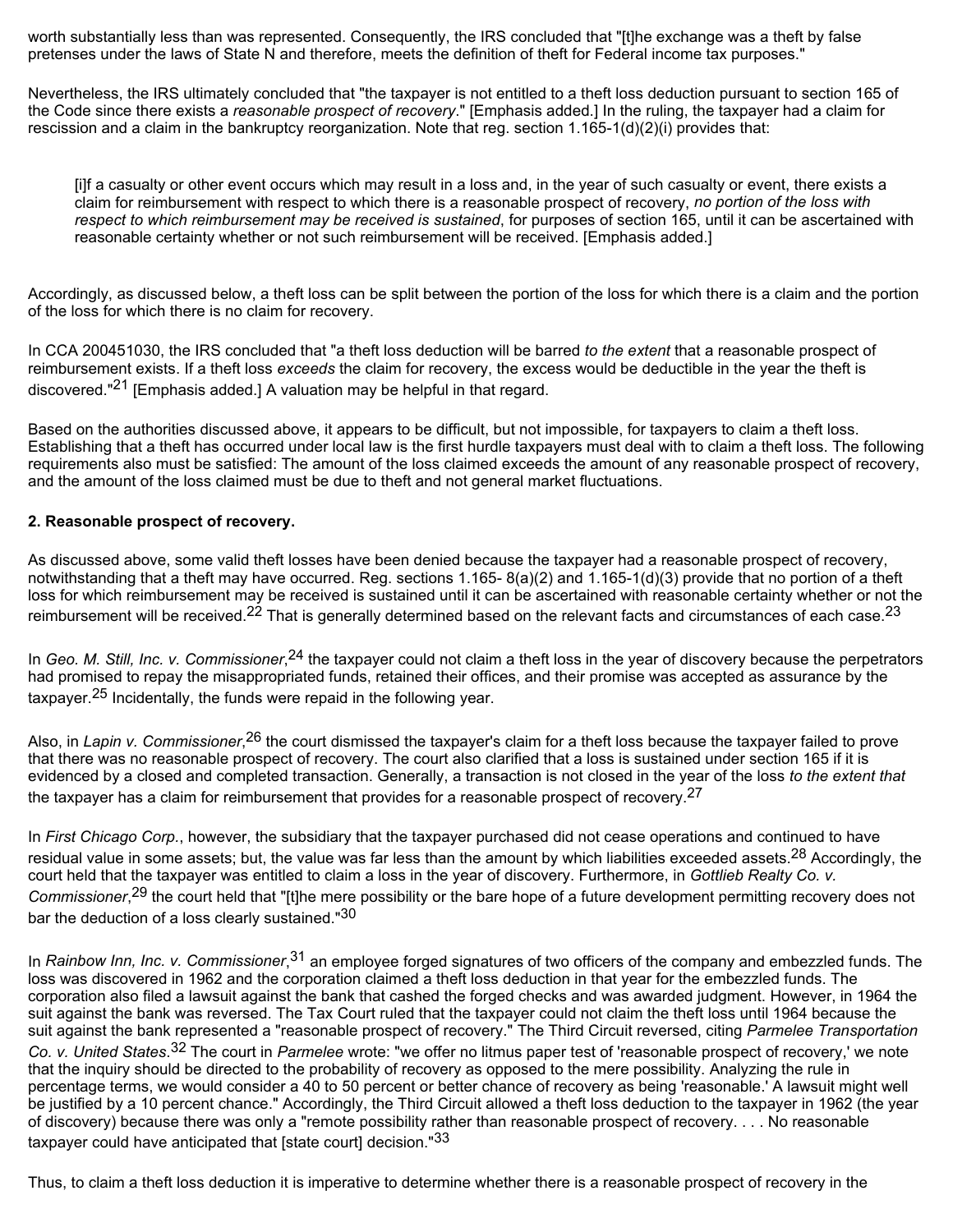investment when the theft loss deduction is claimed. That determination must be made based on the facts of each case. Generally, if the taxpayer has a claim for a portion of the loss, there *may* be a reasonable prospect of recovery for that portion of the loss up to the maximum amount of the claim. Theft losses in excess of those claims may be deductible.

**a. Existing claim by the taxpayer.** As discussed earlier, reg. section 1.165-1(d)(2)(i) provides that "*no portion of the loss with respect to which reimbursement may be received is sustained*." [Emphasis added.] Accordingly, to the extent there is an outstanding claim, the IRS and the courts may allow a theft loss deduction in the year of discovery to the extent it can be established that the amount of the theft loss exceeds the claim for recovery.

In *Ramsay Scarlett & Co.*, the taxpayer discovered that the bookkeeper embezzled approximately \$1.5 million from corporate funds. The taxpayer recovered \$50,000 from insurance and claimed a theft loss in 1965 (the year of discovery) for the \$1,450,000. In 1969 the taxpayer received a \$475,000 settlement from the bank at which the checks were cashed and a \$25,000 settlement from the accounting firm which worked on the corporate books. The Tax Court denied the theft loss deduction to the extent there was a claim representing a reasonable prospect of recovery in the year the theft loss was discovered (1965). However, a theft loss deduction was allowed in the year of discovery to the extent that the amount of the theft loss exceeded the claims for recovery. That decision was affirmed by the Fourth Circuit.<sup>34</sup>

Accordingly, when claiming a theft loss taxpayers must determine (1) if there is a reasonable prospect of recovery and (2) the amount by which the theft loss exceeds the amount recoverable.

## **3. Amount of the theft loss deduction.**

In determining how much to claim as a theft loss, the regulations require that the amount be determined in the same manner as a casualty loss.<sup>35</sup> The amount claimed as a theft loss under section 165 is generally the amount that is not recoverable by the taxpayer. As a result, the regulations provide that the fair market value of the stolen/misappropriated property immediately after the theft shall be considered zero.<sup>36</sup>

**a. Theft versus market fluctuation.** A discussion of the amount of the loss claimed as a theft would not be complete without a discussion of reg. section 1.165-4, which provides that no deduction will be allowed under section 165(a) solely on account of a decline in the value of stock owned by a taxpayer when the decline is due to a fluctuation in the market price of the stock or to other similar causes. A mere shrinkage in value, no matter how extensive, does not give rise to a deduction under section 165(a) if the stock has any recognizable value. No loss for a decline in the value of stock owned by the taxpayer shall be allowed as a deduction except insofar as the loss is recognized under reg. section 1.1002-1 on the sale or exchange of the stock and except as otherwise provided in reg. section 1.165-5 for stock that becomes worthless during the year.

Reg. section 1.165-4 was promulgated with little explanation.<sup>37</sup> Under a liberal interpretation, the regulation would seem to deny every claim for an ordinary theft loss deduction on stock investments because the regulation requires a recognition event under reg. section 1.1002-1. That would also convert the character of the loss from ordinary to capital. However, it would be misleading to apply the regulation too broadly because it would override the statute itself, which provides for an ordinary deduction when a theft occurs. Furthermore, reg. section 1.165-8, which governs theft losses, has no cross-reference to reg. section 1.165-4. Indeed, the cases that allow for a theft loss also have not applied reg. section 1.165-4 to disallow the loss or convert the loss from ordinary to capital.<sup>38</sup>

In *Singerman,* the Tax Court stated:

Generally a taxpayer is not entitled to a loss deduction solely on the account of a decline in the value of stock unless the stock is worthless or has no recognizable value or until the stock is sold. Sec. 165(g); sec. 1.165-4(a), Income Tax Regs. Section 165(e) however, provides that any loss arising from theft will be treated under section 165(a) as *sustained* during the taxable year in which the taxpayer discovers the loss. [Emphasis added.]

In other words, the taxpayer's discovery of a theft loss is the act of sustaining the loss for purposes of section 165(a), and that a theft occurred is enough to overcome reg. section 1.165-4. That is not inconsistent with other cases and IRS guidance.

For example, in *Paine,* the Tax Court held that the "specific portion of the decline attributable to the illegal activities of the corporate officers petitioner describes as 'theft,' as opposed to the decline that might be attributable to business risks, market decline, poor or derelict management, and other illegal acts clearly not comprising any of the elements of a theft. Thus, even if the evidence disclosed a theft, the record contains no evidence with respect to the amount of any theft loss."<sup>39</sup> In other words, the

taxpayer must demonstrate that the loss in value is due to a theft as opposed to general market fluctuations. In *First Chicago Corp.*, the Tax Court allowed the taxpayer to claim a theft loss for its investment in a Brazilian corporation. The taxpayer was able to establish that a theft was committed under local, Brazilian law. Notwithstanding that the taxpayer was aware of financial difficulties at the corporation, the taxpayer was unaware that the corporation's financial statements were so misstated that rather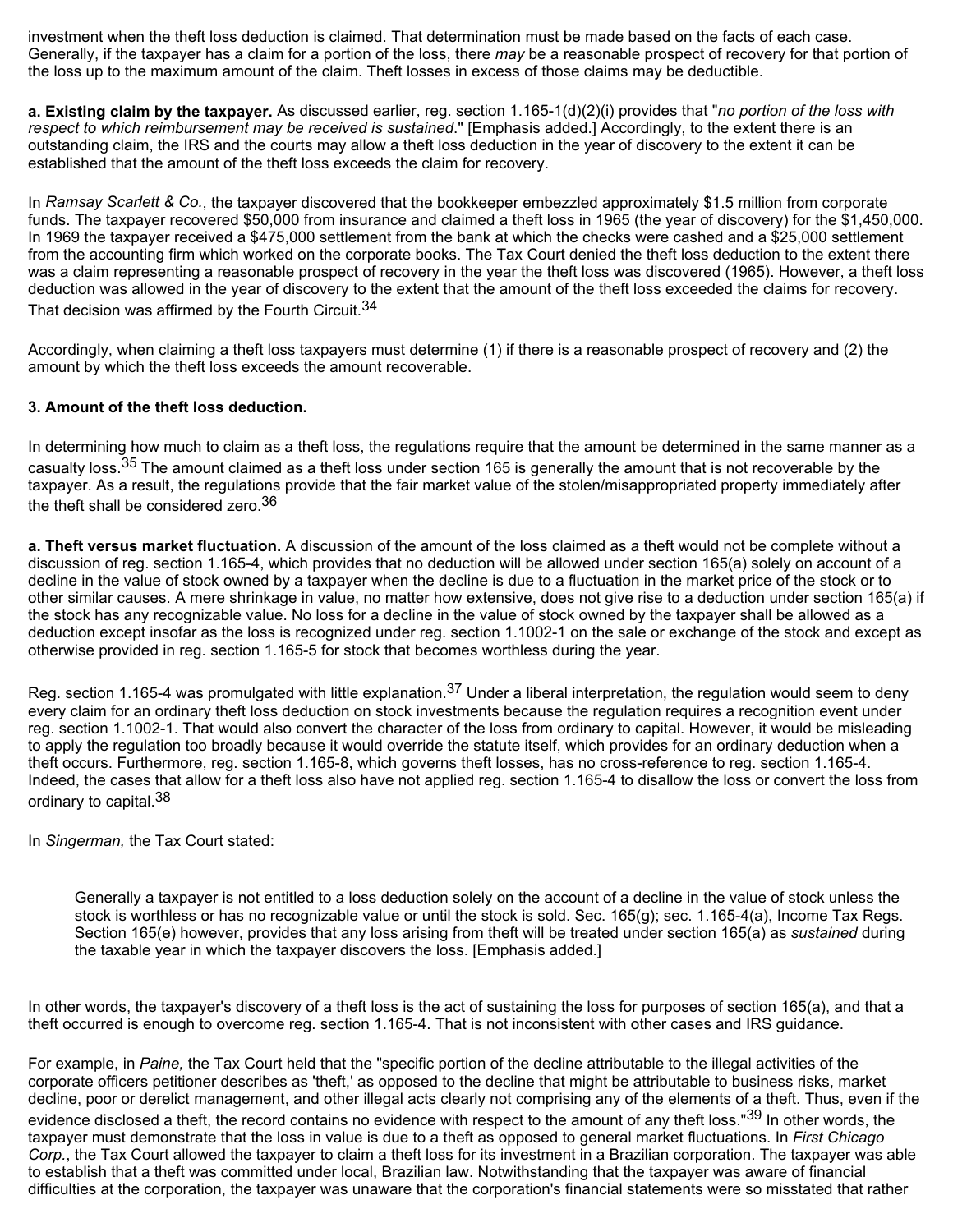than a positive net worth of \$16 million, there was a negative net worth of \$33 million. Although not explicitly stated, the decision of the court to allow a theft loss to the taxpayer demonstrates that the financial records were so misstated that the entire decline in value was attributable to theft. Thus it is possible to have an ordinary theft loss notwithstanding reg. section 1.165-4.<sup>40</sup>

As discussed earlier, in Rev. Rul. 77-18, shareholders that relied on fraudulent information when approving the merger were eligible to claim a theft loss deduction. However, the deduction was denied because there was a reasonable prospect of recovery through a rescission claim and participation in the bankruptcy reorganization. The facts indicate that the trustee of the company in bankruptcy reported that the primary goal of the fraud was to inflate the market price of the company's stock. That goal was achieved by reporting nonexistent income and assets on the books and failing to record liabilities. The trustee also estimated that the fictitious income was greater than the net earnings for the year. That was also the situation for many prior years. The ruling concludes that the taxpayers suffered a theft loss. However, as stated above, the loss was denied because of the claims for recovery. Based on the facts of the ruling it appears that the IRS was satisfied that the amount of the decline in value of the stock was attributable to theft and would not be disallowed by reg. section 1.165-4.<sup>41</sup>

Accordingly, it appears that notwithstanding reg. section 1.165- 4, when a taxpayer's stock declines in value as a result of theft (or accounting fraud), an ordinary theft loss deduction may be claimed. A valuation report can be very beneficial in most cases to help identify the decline in value attributable to theft.

## **C. Taxpayer Reliance on Fraudulent Information**

Another common requirement under most state law definitions of a theft is that the taxpayer relied on the fraudulent information when parting with his property.<sup>42</sup> In other words, the taxpayer must show that he relied on the misrepresentation when he acquired property to qualify for a theft loss under section 165.

## **D. Substance Shall Govern**

Consistent with the general provisions of tax law, the substance of the transaction will determine whether there was indeed a theft loss and who suffered that loss.<sup>43</sup>

In *Vietzke*, the IRS argued that, in form, the corporation was the victim of the theft as opposed to the individual shareholder. However, the Tax Court looked to the substance of the transaction and concluded that the corporation was a sham and was used merely as a device to route the subscribers' money into the pockets of the perpetrators. As a result, the taxpayer was allowed a theft loss deduction.

## **E. Frustration of Public Policy**

In some cases, the courts have denied a theft loss deduction if it would frustrate public policy. For example, taxpayers involved in a criminal scheme (for example, purchasing counterfeit money) and were swindled in the process were disallowed a theft loss deduction under section 165 because of strong public policy against those schemes.<sup>44</sup> Further, in *Marine v. Commissioner*,<sup>45</sup> the taxpayer was denied a theft loss deduction for investing in a partnership that was involved in sham transactions because the taxpayer had full knowledge of the scheme at the time of investment.<sup>46</sup> In other words, there was no misrepresentation made to the taxpayer. Indeed, the taxpayer had full knowledge that the partnership was going to be involved in sham transactions.<sup>47</sup>

In *Bromberg*, however, the taxpayer was the victim of a criminal act and was not involved in any scheme. The court held that it was illogical to deny the taxpayer a theft deduction when the IRS had taxed the perpetrator of the theft on the stolen funds.

### **F. Taxpayer Due Diligence Not Required**

In general, a theft loss deduction may be allowed even if the taxpayer performed insufficient due diligence when purchasing property. For example, in *First Chicago Corp.*, at the time of the transaction, the taxpayer was aware of some financial shortcomings of Denasa, but nevertheless proceeded with the transaction because it wanted to gain access to the local currency market. The court held that:

[t]o the extent the taxpayer may have facilitated the theft due to negligence, however, it is not a bar to a theft loss deduction. . . . The fact that petitioner [taxpayer] did not follow usual procedures or perform due diligence regarding its investment in Denasa, standing alone, is not determinative. . . . In summary, petitioner was informed that Denasa's financial statements were likely, to some extent, overstated. Petitioner, however, was not aware that Denasa's financial statements were so misstated that rather than a positive net worth of \$16 million, there was a negative net worth of about \$33 million.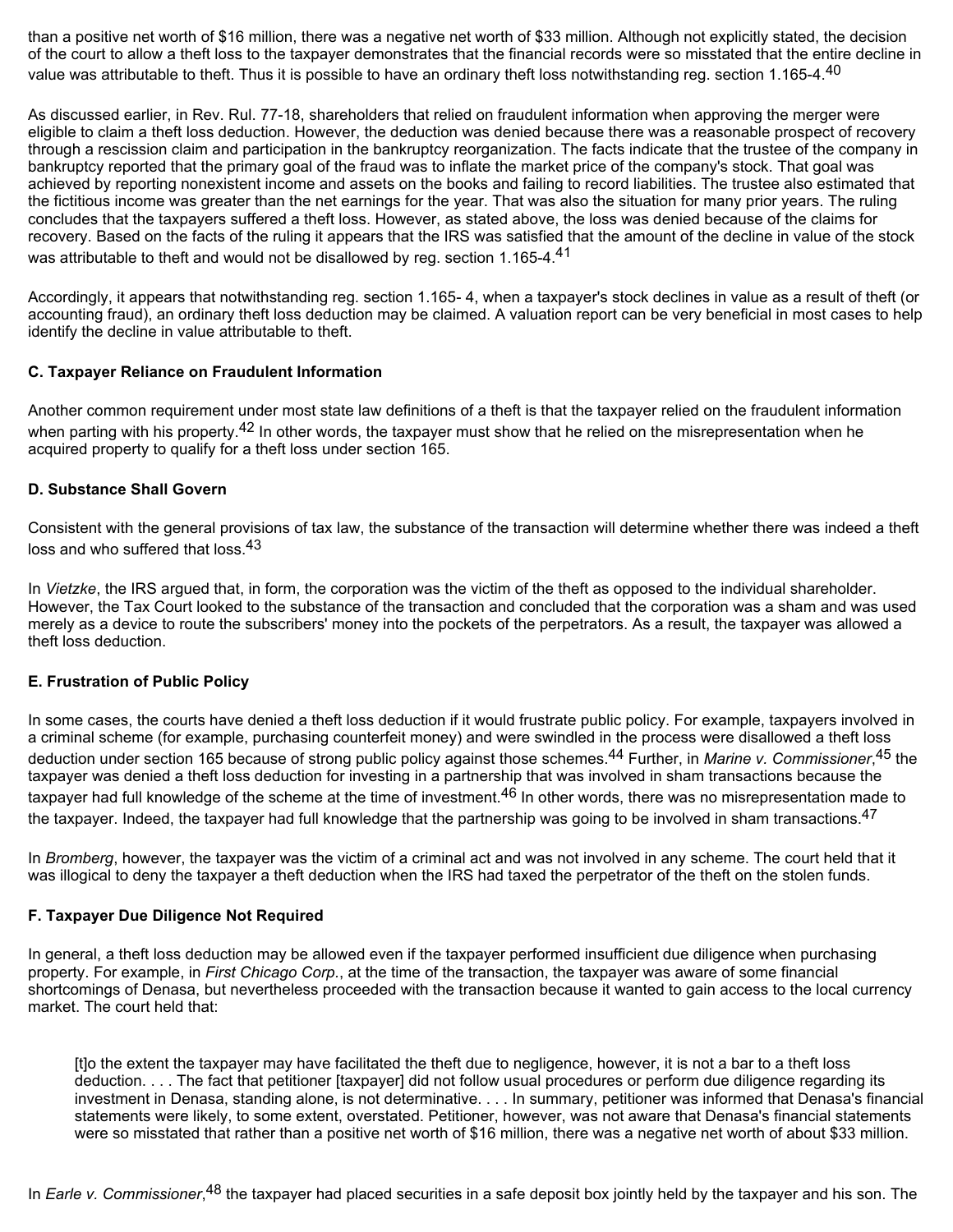son took the taxpayer's securities without the consent of the taxpayer. In concluding that a theft loss was allowed to the taxpayer, the court stated that the possibility of negligence by the taxpayer does not change the fact that the taxpayer sustained a loss by theft.

In *Rainbow Inn, Inc.*, the corporation's officers did not take the elementary precaution of examining bank statements and checks when they had noticed hostility by one of the other officers. That precaution would have prevented the theft loss from occurring. Nevertheless, the Third Circuit allowed a theft loss deduction for the amount stolen by forged checks.

Accordingly, in most situations it may not be necessary to demonstrate that the taxpayer performed extensive due diligence at the time of investment when claiming a theft loss deduction.

## **G. Effort to Collect From Perpetrator Not Required**

To claim a theft loss deduction, the taxpayer does not have to obtain a conviction against the perpetrator.<sup>49</sup> More importantly, the taxpayer does not have to try and recover the loss from the perpetrator even when the perpetrator is capable of satisfying the claim. Instead, "the factual existence of a theft is what brings section 165(e) into operation."<sup>50</sup>

In *Bromberg*, the Fifth Circuit ruled that, in the event of a theft, the taxpayer does not have to demonstrate that he has made an effort to and cannot obtain restitution because the statute does not make such a requirement.<sup>51</sup>

In *Earle*,<sup>52</sup> the taxpayer's son had taken his father's securities from their joint safe deposit box without the father's consent and used them as collateral. The taxpayer had to pay \$38,840.50 to recover his property. The taxpayer claimed a theft loss for the amount of the payment on his tax return. The court allowed the theft loss deduction, holding that the statute does not require the taxpayer to show that the perpetrator is not financially capable of repaying the amount stolen. In other words, the taxpayer did not have to attempt to collect the stolen amount from his son.<sup>53</sup>

## **H. Limitations on Losses for Individual Taxpayers**

Theft losses are further limited when the investor is an individual. Section 165(c) limits losses of individuals to (1) losses incurred in a trade or business; (2) losses incurred in a transaction entered into for profit; and (3) losses of property not connected with a trade or business or a transaction entered into for profit, if those losses arise from fire, storm, shipwreck, or other casualty or from theft.

While section 165(h) limits theft and casualty losses of individuals,  $54$  those limits apply only to "personal casualty losses" as defined in section 165(h)(3)(B). As a result, theft losses that are related to income-producing property (for example, stock investments) and trade or business property should not be subject to the limitations of section 165(h) and should be fully deductible under section 165(a).

More importantly, a theft loss relating to business or income- producing property is specifically excluded from the definition of miscellaneous itemized deductions under section 67(b).<sup>55</sup> As a result, the loss is not subject to the 2 percent adjusted gross income limitation. Instead, the loss should be reported in Section B of Form 4684. That amount then flows to Schedule A as a miscellaneous itemized deduction on line 27 (that is, it is not subject to the 2 percent AGI limitation). Furthermore, a theft loss deduction is generally not subject to the section 469 at-risk rules.<sup>56</sup>

## **I. Alternative Minimum Tax Consequences**

There is nothing in section 56 that disallows a theft loss incurred on income-producing property or on trade or business property for alternative minimum tax purposes. As a result, a theft loss incurred on income-producing property or trade or business property should be allowed as a deduction for AMT purposes.

### **III. Conclusion**

Although a theft loss cannot be claimed for a purchase of stock on the open market, an ordinary theft loss deduction may be claimed when the purchase was from a seller who committed fraud, if:

- $\bullet$  the local law definition of a theft is satisfied;
- the taxpayer relied on the fraudulent information provided by the seller;
- the amount of the loss is greater than any claim for reimbursement for which there is a reasonable prospect of recovery;
- the loss was due to theft and not a fluctuation in value caused by market factors and business risk; and
- the taxpayer was not involved in the fraud.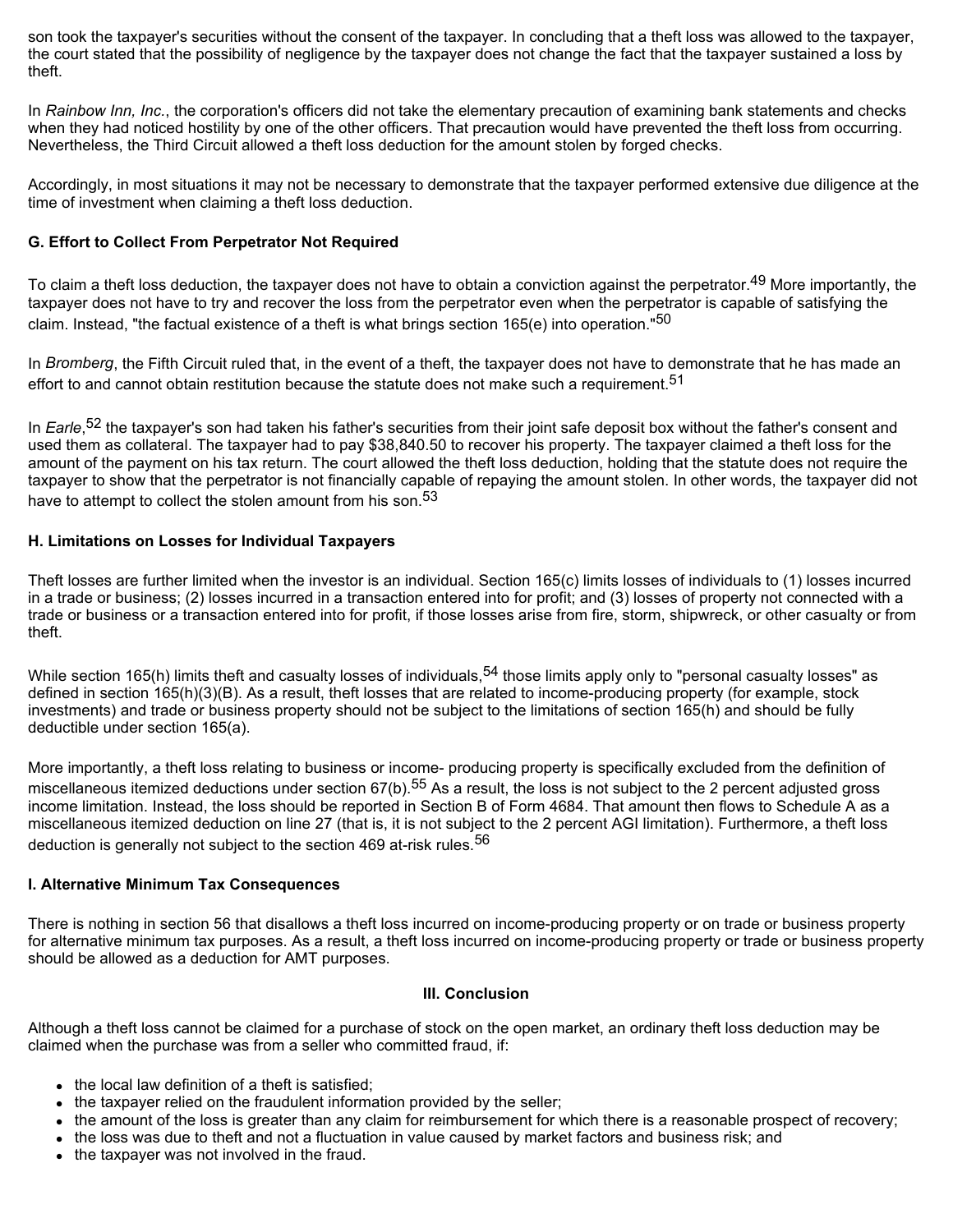Possible fact patterns that may qualify for a theft loss include:

- purchases of stock or securities directly from the corporation, including initial public offerings;
- shareholder approvals of mergers based on fraudulent financial statements; and
- reliance by employees on fraudulent financial information, leading to agreements to receive stock as compensation or the exercise of stock options.

# **FOOTNOTES**

1 For interesting reading on things that are "too good to be true" and the origin of the Ponzi scheme, see Mitchell Zukoff, *Ponzi's Scheme: The True Story of a Financial Legend*, (Random House 2005).

<sup>2</sup> For purposes of this article it is assumed that the taxpayers were not dealers in stock. State tax consequences are not discussed in this article.

3 Section 1211(a). "Section" references are to the Internal Revenue Code of 1986, as amended, or the Treasury regulations promulgated under the code, except as otherwise noted.

4 Section 1212(a).

5 Section 1211(b).

6 *See* Notice 2004-27, 2004-1 C.B. 782, *Doc 2004- 6710* [**PDF**], *2004 TNT 59-4* .

 $^7$  For discussion on worthless stock investments, see Jerred G. Blanchard Jr. and David C. Garlock, "Worthless Stock and Debt Losses," *TAXES - The Tax Magazine* (CCH, Mar. 2005).

 $8$  Reg. section 1.165-8(a)(2). Only in rare circumstances do the courts consider whether a theft loss is available in the year of occurrence instead of the year of discovery. *See Rod Warren Ink v. Commissioner*, 912 F.2d 325 (9th Cir. 1990). *See also River City Ranches #1, Ltd. v. Commissioner*, T.C. Memo. 2003-150, *Doc 2003-12978* [**PDF**], *2003 TNT 101-12* , *aff'd in part and rev'd in part*, 401 F.3d 1136, *Doc 2005- 6278* [**PDF**], *2005 TNT 58-6* (9th Cir. 2005).

9 *See* Rev. Rul. 77-17, 1977-1 C.B. 44; Rev. Rul. 77- 18, 1977-1 C.B. 46.

10 *First Chicago Corp. v. Commissioner*, T.C. Memo. 1995-109, *Doc 95-3062*, *95 TNT 55-15* .

 $11$  Reg. section 1.165-8(a)(2).

12 *See* reg. section 1.165-4; *Singerman v. Commissioner*, T.C. Summ. Op. 2005-4, *Doc 2005-429* [**PDF**], *2005 TNT 4-9* .

<sup>13</sup> 232 F.2d 107 (5th Cir. 1956) at 110. There are hundreds of cases dealing with theft of property. The focus of this article will be limited to theft losses on stock investments.

14 *See* Notice 2004-27, *supra* note 6; Rev. Rul. 77-18, *supra* note 9; Rev. Rul. 77-17, *supra* note 9; Rev. Rul. 72-112, 1972-1 C.B. 60; Rev. Rul. 71-381, 1971-2 C.B. 126; FAA 20055201F, *Doc 2006-22* [**PDF**], *2005 TNT 250-13* ; *Singerman*, *supra* note 12; *U.S. v. Shoels*, 685 F.2d 379 (10th Cir. 1982); *Setauket Clothing Inc. v. North River Insurance Co.*, 1977 U.S. Dist. LEXIS 12260 (E.D.N.Y. 1977); *Paine v. Commissioner*, 63 T.C. 736 (1975), *aff'd*, *in unpublished opinion*, 523 F.2d 1053 (5th Cir. 1975); *Howard v. U.S.*, 497 F.2d 1270 (7th Cir. 1974); *Farcasanu v. Commissioner*, 436 F.2d 146 (U.S. App. D.C. 1970); *Dobyns- Taylor Hardware Co. v. U.S.*, 278 F. Supp. 538 (E.D. Tenn. 1967); *Norton v. Commissioner*, 333 F.2d 1005 (9th Cir. 1964).

15 Other definitions of theft can be found in Rev. Rul. 72- 112, *supra* note 14 (under the laws of state X, extortion was illegal, but it did not meet the specific definition of a theft under the local law of state X; nevertheless, the IRS ruled that the taxpayer has to prove only that his loss resulted from the taking of property that is illegal under the law of the state where it occurred and that the taking was done with criminal intent); *Bagur v. Commissioner*, 603 F.2d 491 (5th Cir. 1979), *rem'g* 66 T.C. 817 (1976) (the Fifth Circuit used a broad definition of theft to hold that the non-income-earning spouse may claim a theft loss deduction for federal income tax purposes if it can be established that the income-earning spouse appropriated community income from the nonincome-earning spouse for his personal use. The court explained that even though the income-earning spouse would not be prosecuted under the Louisiana statutes, courts have resorted to state law to define theft in determining whether a loss is deductible under the federal tax laws as a rule of convenience). *But see Crowell v. Commissioner,* T.C. Memo. 1986-314, in which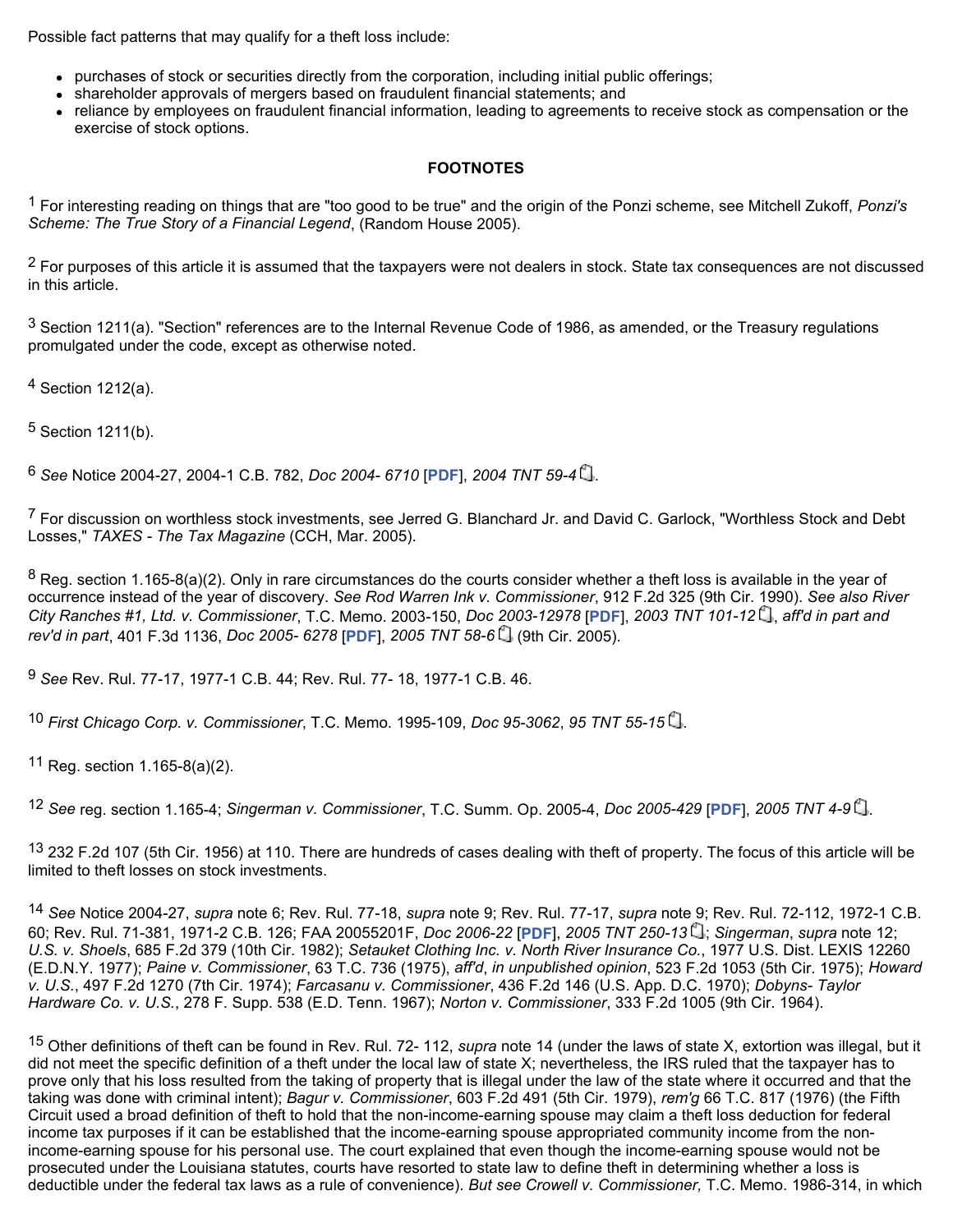the court determined that the taxpayers failed to satisfy the California state law definition of a theft and disallowed the taxpayer's theft loss. The taxpayers then argued that they suffered the loss due to a federal criminal law violation. The court did *not* address whether a federal law definition of a theft was satisfied and disallowed the theft loss claim because the local law definition was not met. *Cf. First Chicago Corp.*, *supra* note 10 (Tax Court looked to the Brazilian law definition of a theft -- and not the Illinois state law definition -- when allowing the taxpayer to claim a theft loss).

16 61 T.C. 354 (1973), *aff'd*, 540 F.2d 448 (9th Cir. 1974). *See also Singerman*, *supra* note 12; *Crowell*, *supra* note 15.

17 *See* Notice 2004-27, *supra* note 6; Rev. Rul. 77-17, *supra* note 9; *Crowell*, *supra* note 15; *De Fusco v. Commissioner*, T.C. Memo 1979-230; *Barry v. Commissioner*, T.C. Memo. 1978-215.

18 37 T.C. 504 (1961), *acq.* 1962-2 C.B. 6.

19 *See also Russell v. United States,* 1976 U.S. Dist. LEXIS 12739 (D. Or. 1965), *rev'd on other grounds*, 592 F.2d 1069 (9th Cir. 1979), *cert. denied*, 444 US 946 (1979); *McComb v. Commissioner*, T.C. Memo. 1977-176.

20 *See also* Rev. Rul. 77-18, *supra* note 9; FAA 20055201F, *supra* note 14.

21 *See also* CCA 200305028, *Doc 2003-2828* [**PDF**], *2003 TNT 22-13* ; *Ramsay Scarlett & Co. v. Commissioner*, 61 T.C. 795 (1974), *aff'd.* 521 F.2d 786 (4th Cir. 1975).

22 *See also* Notice 90-21, 1990-1 C.B. 332. (Loss cannot be claimed under section 165 if a claim for reimbursement exists, such as an insurance claim. The loss cannot be deducted until there is no longer a reasonable prospect of recovery on the claim. If the taxpayer properly deducts a loss and later receives reimbursement, the taxpayer does not recompute tax for the year of the loss and instead includes the reimbursement in income for the year recovered.)

23 Reg. section  $1.165 - 1(d)(2)(i)$ .

24 218 F.2d 639 (2d Cir. 1955).

25 *See also* Rev. Rul. 77-18, *supra* note 9, in which a theft loss was disallowed because the taxpayer had a claim for rescission and a claim in the bankruptcy reorganization.

26 T.C. Memo 1990-343, *aff'd*, 956 F.2d 1167 (9th Cir. 1992).

27 *See also Ramsay Scarlett & Co.*, *supra* note 21; *Viehweg v. Commissioner*, 90 T.C. 1248 (1988); *Dawn v. Commissioner*, 675 F.2d 1077 (9th Cir. 1982).

28 *See also Morton v. Commissioner*, 38 B.T.A. 1270 (1938), *aff'd*, 112 F.2d 320 (7th Cir. 1940); *Textron, Inc. v. U.S.*, 561 F.2d 1023 (1st Cir. 1977); LTR 8528067. Those authorities address whether a taxpayer has a reasonable prospect of recovery in the context of determining whether a security has become worthless during the year for purposes of section 165.

29 28 B.T.A. 418 (1933), *acq.*, 1933-2 C.B. 6.

30 *See also United States v. White Dental Mfg. Co.*, 274 U.S. 398 (1927); *Rudiger v. Commissioner*, 22 B.T.A. 204 (1931).

31 433 F.2d 640 (3d Cir. 1970).

32 351 F.2d 619 (Ct. Cl. 1965).

33 This referred to the lower court decision, which awarded the taxpayer judgment against the bank. Indeed, judgment was awarded on a construction of New Jersey law, which defied the plain language of the statute. Accordingly, it was emphatically reversed by the Appellate Division. *Cf. Ramsay Scarlett & Co.*, *supra note 21*; *Dawn*, *supra* note 27.

34 See also CCA 200451030, *Doc 2004- 23910* [PDF], 2004 TNT 244-55 , which concludes that "a theft loss deduction will be barred *to the extent* that a reasonable prospect of reimbursement exists. If a theft loss exceeds the claim for recovery, the *excess* would be deductible in the year the theft is discovered" (emphasis added); CCA 200305028, *supra* note 21, which concludes that "if the theft loss exceeds the claim for recovery, the excess would be deductible in the year the theft is discovered."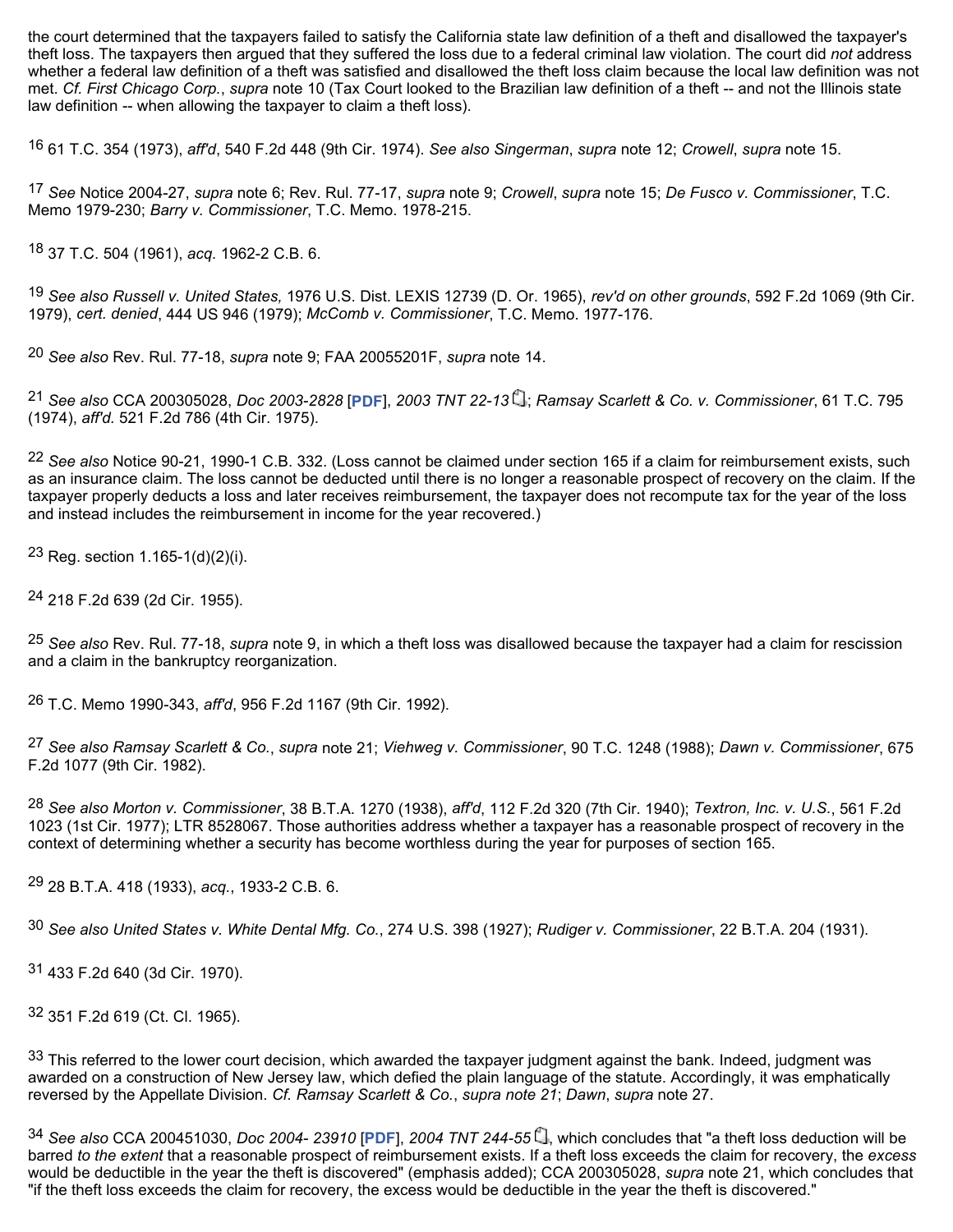35 Reg. section 1.165-8(c).

36 *Id*. See the regulations for illustrative examples. *See also* IRS Publication 547 (2004).

37 T.D. 6445, 1960-1 C.B. 93.

38 *See also* Blanchard and Garlock, *supra* note 7.

39 *See also Barry*, *supra* note 17. *Cf. J.J. Dix, Inc. v. Commissioner*, 223 F.2d 436 (2d Cir. 1955), *cert. denied*, 350 U.S. 894 (1955) (court denied taxpayer a deduction for amounts misappropriated because the taxpayer was unable to demonstrate the misappropriated amount).

40 *See also Vietzke*, *supra* note 18; Rev. Rul. 71-381, *supra* note 14.

41 *See also* CCA 200305028, *supra* note 21. (Investors were induced to lend money to entities that would loan money to title loan companies. Those investments turned out to be pyramid schemes. In concluding that a theft loss is allowed in the year of discovery to the extent the amount of the loss exceeds the claim for recovery, the IRS did not apply reg. section 1.165-4. It was enough that the loss was the result of theft.) *See also* CCA 200451030, *supra* note 34.

42 *See Paine*, *supra* note 14; *MTS International, Inc. v. Commissioner*, 169 F.3d 1018, *Doc 1999- 9020*, *1999 TNT 44-64* (6th Cir. 1999); *Monteleone v. Commissioner*, 34 T.C. 688 (1960), *acq.* 1960-2 C.B. 6; *Nichols v. Commissioner*, 43 T.C. 842 (1965), *nonacq.*, 1970-2 C.B. xxi; *Morris Plan Co. of St. Joseph v. Commissioner*, 42 B.T.A. 1190 (1940), *acq.*, 1941-1 C.B. 8; Rev. Rul. 71-381, *supra* note 14; Rev. Rul. 77-18, *supra* note 9.

43 *See also* reg. section 1.165-1(b); *Miles v. Livingstone*, 301 F.2d 99 (1st Cir. 1962).

44 *See Richey v. Commissioner*, 33 T.C. 272 (1959); *Mazzei v. Commissioner*, 61 T.C. 497 (1974); *Lincoln v. Commissioner*, T.C. Memo. 1985-300.

45 92 T.C. 958 (1989), *aff'd*, 921 F.2d 280 (9th Cir. 1991).

46 *See also* Rev. Rul. 70-333, 1970-1 C.B. 38; *Nichols*, *supra* note 42; *Viehweg*, *supra* note 27.

47 *See also* CCA 200305028, *supra* note 21; CCA 200451030, *supra* note 34.

48 72 F.2d 366 (2d Cir. 1934).

49 *Paine*, *supra* note 14; *Monteleone*, *supra* note 42; *First Chicago Corp.*, *supra* note 10.; *Vietzke*, *supra* note 18; *Franks v. Commissioner*, T.C. Memo. 1990-189; *MTS Int'l*, *supra* note 42; *Marr v. Commissioner*, T.C. Memo. 1995- 250, *Doc 95-5840*, *95 TNT 114-11* ; *Jones v. Commissioner*, 24 T.C. 525 (1955), *acq.*, 1955-2 C.B. 7.

50 *Vietzke*, *supra* note 18.

51 *See also Denit v. U.S.*, 718 F.2d 1089 (4th Cir. 1983). In *Denit*, the Fourth Circuit reversed and remanded, without opinion, the decision in *Denit v. U.S.,* 544 F. Supp. 137 (D. Md. 1982), which had ruled that the taxpayer was not allowed a theft loss deduction because of her failure to pursue a remedy. Even though the opinion of the Fourth Circuit is unpublished, it appears that the reversal is a clear indication that a taxpayer is *not* required to pursue remedy against the perpetrator. Indeed, even the district court decision states that it is not a prerequisite to a deduction under section  $165(c)(3)$  that the taxpayer proceed against the thief. However, the district court tried to create a new standard for the facts at issue and was reversed and remanded by the higher court on that issue.

52 *But see Ander v. Commissioner*, 47 T.C. 592 (1967), *acq. in result only*, 1967-2 C.B. 1. *Cf. Bagur*, *supra* note 15.

53 *Cf. Vesta Peak Denny (now Vesta Peak Maxwell) v. Commissioner*, 31 B.T.A. 894 (1934) (taxpayer could not claim a theft loss for property that the taxpayer had already abandoned); *Commissioner v. Kennedy*, 109 F.Supp. 509 (D.C. R.I. 1952) (*in dicta*, court evaluated whether the taxpayer had done "all that could [reasonably] have been required of him under the circumstances").